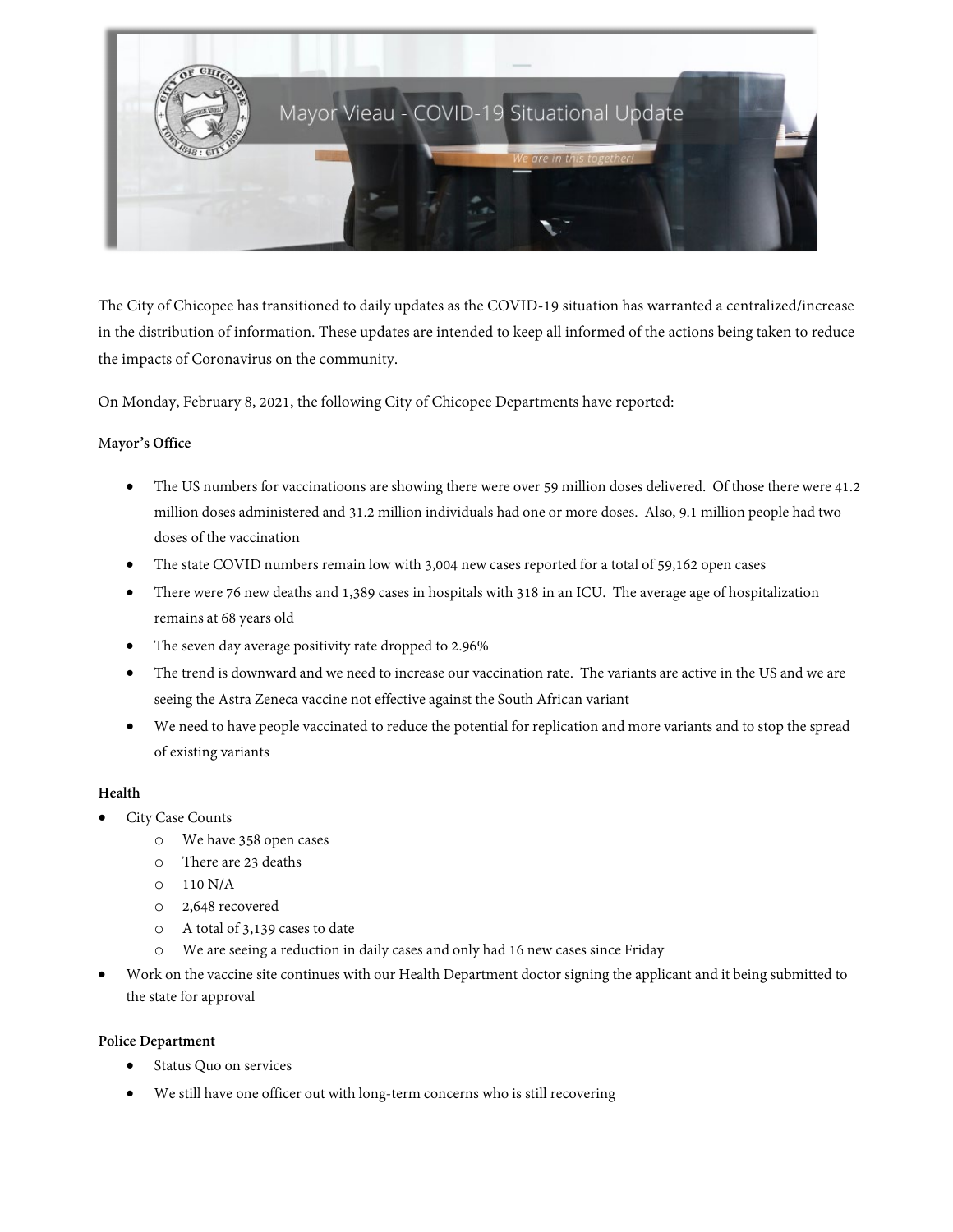- Testing at the Senior Center has sowed some but is still providing services throughout the sessions
- Of our patrolmen we had over 75% vaccinated to date with the second doses being administered this week

# **Fire Department**

- Status quo on services with one firefighter out on recovery
- Have volunteers for testing and vaccination site

#### **Emergency Management**

- Services and staffing are status quo
- Food boxes for those in quarantine have been delivered to the Senior Center

## **Safety**

- Status Quo on staffing
- The email for volunteers at the vaccination site was issued and we have five volunteers for the vaccination site
- We have worked with the Treasurer and established billing and warrant codes for vaccination activities and purchases
- We are working with the Health Department on nursing staff for vaccination and may reach out to United Personnel
- There are no School Department Nurses available as they must have medical staff available at each building for isolation and response to a possible case. The School Department had actually hired 11 additional temporary CNA staff for the schools through an agency

## **DPW**

- Status quo on staffing
- We have one worker out and recovering
- A small group of workers were tested today who were contact traced and results will be available tomorrow

# **COA**

- Status Quo on staffing and services
- Continue to handle calls on vaccination registration assistance and people have described frustration with the 211 process waiting 20 minutes or more to speak with a person
- We are taking vaccination appointment calls and are setting up a call transfer system with the Library as their staff has volunteered to assist with calls
- The Food Boxes are being stored in the classroom and we have a list of 38 families scheduled to receive boxes later today. A COA driver will go out and deliver the boxes
- Refrigeration is in place for the vaccination site